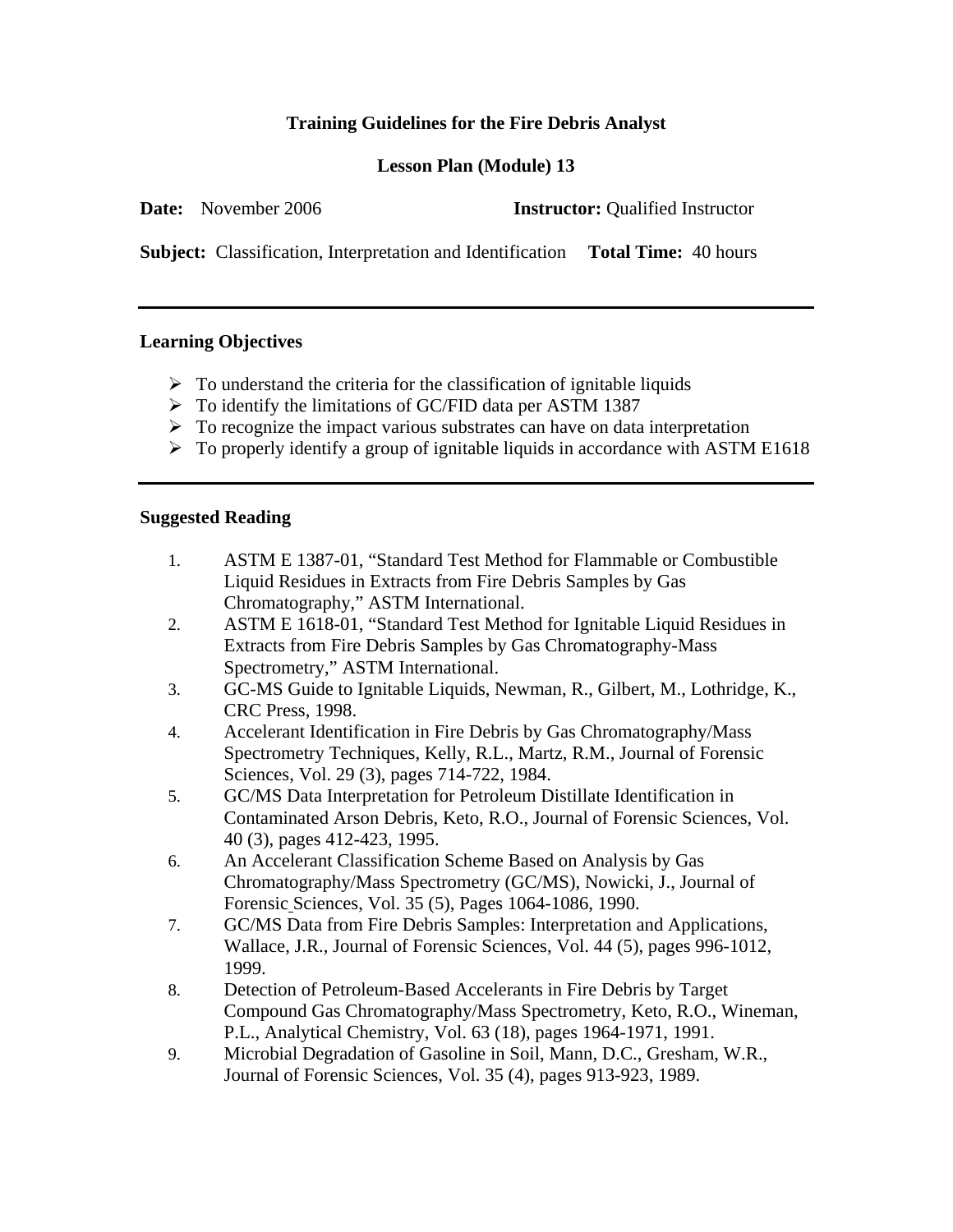- 10. Microbial Degradation of Petroleum Hydrocarbons: Implications for Arson Residue Analysis, Kirkbride, K.P., Journal of Forensic Sciences, Vol. 37 (6), pages 1585-1599, 1992.
- 11. Turpentine in Arson Analysis, Trimpe, M.A., Journal of Forensic Sciences, Vol. 36 (4), pages 1059-1073, 1991.
- 12. The Petroleum-Laced Background, J.J. Lentini, J.A. Dolan, and C. Cherry, Journal of Forensic Sciences, 45 (5), pages 968-989, 2000.
- 13. Differentiation of Asphalt and Smoke Condensates from Liquid Petroleum Distillates Using GC/MS, Lentini, J.J., Journal of Forensic Sciences, 43(1), pages 97-113, 1998.
- 14. The Identification of Isopar H in Vinyl Flooring, Wells, S.B., Journal of Forensic Sciences, 50(4), pages 865-872, 2005.
- 15. Persistence of Floor Coating Solvents, Lentini, J., Journal of Forensic Sciences, 46(6), pages 1470-73, 2001.
- 16. Basic concept of pyrolysis for fire debris analysts, Stauffer E., Science and Justice, 43(1), pages 29-40, 2003.
- 17. Analysis and Interpretation of Fire Scene Evidence, J.R.Admirall & K.G. Furton, Editors. CRC Press LLC, 2004; Chapter 5 "Analytical Methods for the Detection and Characterization of Ignitable Liquid Residues from Fire Debris", Julia A. Dolan; and Chapter 6 "ASTM Approach to Fire Debris Analysis", Reta Newman.
- 18. The transfer and persistence of petrol on car carpets, K. Cavanagh-Steer, et al., Forensic Science International, 147(1), pages 71-79, 2005.
- 19. Pyrolysis Products of Structure Fires, J.D.DeHaan, K.Bonarius, Journal of Forensic Science Society, 28(5-6), pages 299-309, 1988.
- 20. Fire Investigation, Daéid, N.N. Editor, CRC Press, 2004; Chapter 5 "Modern laboratory techniques involved in the analysis of fire debris samples", Reta Newman; Chapter 6 "Interpretation of laboratory data", Reta Newman; and Chapter 7 "Sources of interference in fire debris analysis", Eric Stauffer.
- 21. Background interference from car carpets the evidential value of petrol residues in cases of suspected vehicle arson, K. Cavanagh, et al., Forensic Science International, 125, pages 22 – 36, 2002.
- 22. Aromatic Content in Medium Range Distillate Products Part I: An Examination of Various Liquids, Dolan, J.A., Stauffer, E., Journal of Forensic Sciences, 49(5), pages 992 – 1004, 2004.
- 23. Effect of Background Interference on Accelerant Detection by Canines, Kurz, M.E., et al., Journal of Forensic Sciences, 41(5), pages 868 – 873, 1996.

# **Introduction**

Upon completion of this lesson the analyst will be able to interpret chromatographic data from fire debris samples to (a) determine whether an ignitable liquid is present and to (b) identify and classify the ignitable liquid.

# **Outline**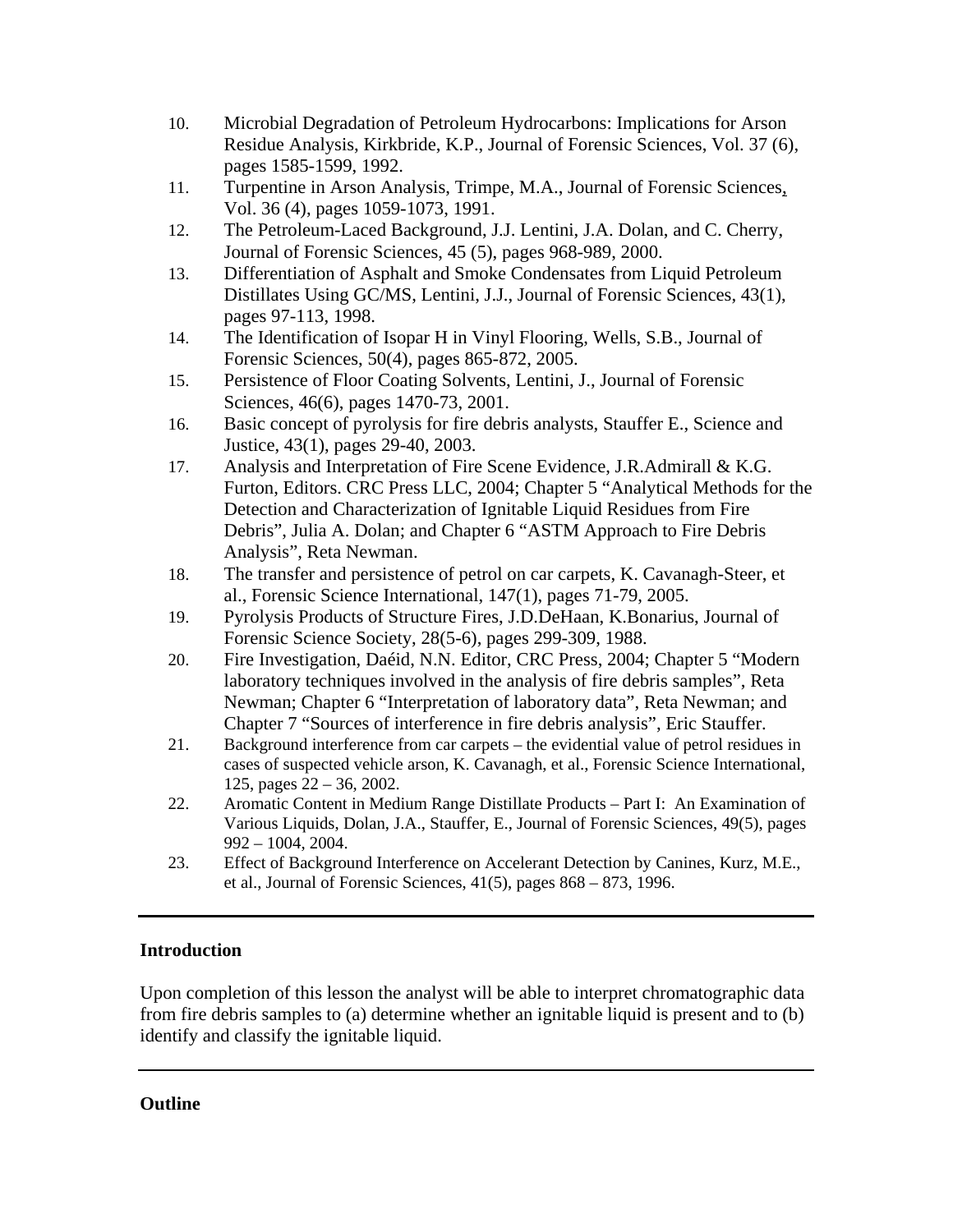- 1. Why classification is necessary
	- a. the products with similar chemical composition are marketed for different uses
	- b. the products with different chemical composition are marketed for the same usage
- 2. Evolution of Ignitable Liquid Classification
	- a. ATF & IAAI (1983)
	- b. ASTM E 1387-90
	- c. ASTM E 1387-95
	- d. ASTM E 1387-01
	- e. ASTM E 1618-01
	- f. ASTM E 1618-06
- 3. Data Analysis: GC/FID
	- a. visual comparison/pattern recognition
	- b. limitations
- 4. Data Analysis: GC/MS
	- a. compound identification
	- b. visual comparison (TIC)
	- c. extracted ion chromatography (EIC)
		- i. major ions present in MS of common ignitable liquids (single ions)
		- ii. summed ions
	- d. target compound chromatography (TCC)
		- i. target compounds in different classes of ignitable liquids
- 5. Ignitable Liquid Classification Scheme
	- a. criteria for the identification of gasoline
		- i. general TIC profile
		- ii. presence and or absence of types of hydrocarbons
	- b. criteria for the identification of distillates
		- i. general TIC profile
		- ii. presence and or absence of types of hydrocarbons
		- iii. de-aromatized and re-aromatized distillates
	- c. criteria for the identification of isoparaffinic products
		- i. general TIC profile
		- ii. presence and or absence of types of hydrocarbons
	- d. criteria for the identification of aromatic products
		- i. general TIC profile
		- ii. presence and or absence of types of hydrocarbons
	- e. criteria for the identification of naphthenic paraffinic products
		- i. general TIC profile
		- ii. presence and or absence of types of hydrocarbons
	- f. criteria for the identification of normal alkane products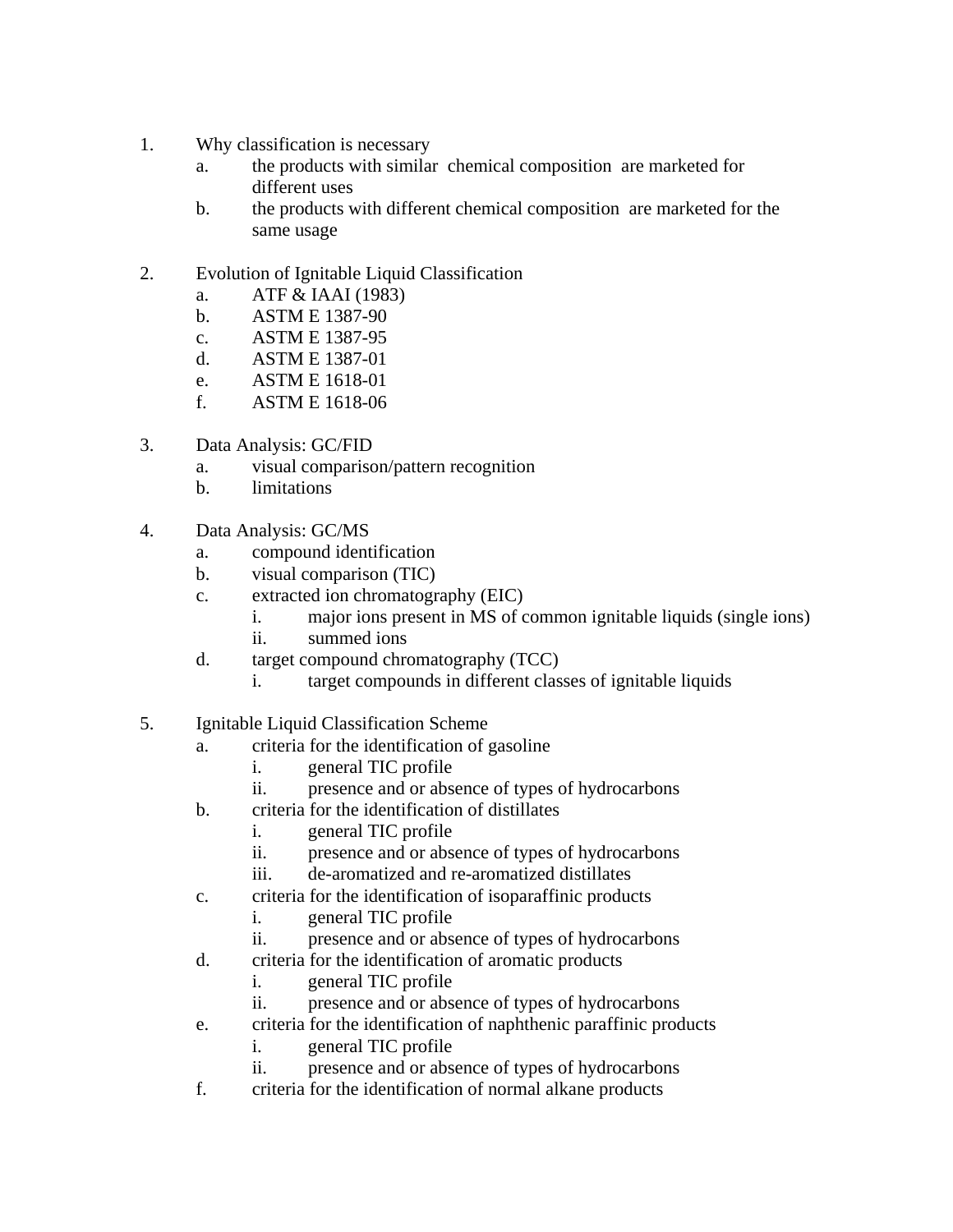- i. general TIC profile
- ii. presence and or absence of types of hydrocarbons
- g. criteria for the identification of oxygenated products
	- i. presence of ignitable oxygenated compounds
- h. light, medium and heavy range
	- i. carbon range
- 6. Interference from Substrate Materials
	- a. carpet and carpet padding
	- b. wood
	- c. paper products
	- d. shoes and clothing
	- e. polymers
	- f. condensates
	- g. vehicle fires
	- h. others

#### **Teaching Aids**

Practical exercises (interpretation of analytical data) Handout PowerPoint presentation

#### **Summary**

Classification of ignitable liquids is essential since products with similar composition are marketed under different brand names for different uses. The ignitable liquid is classified by its chemical nature and by its boiling point range.

### **Test Questions**

- 1. Which of the following are bacteria more likely to degrade in a gasoline sample?
	- **a. certain aromatics**
	- b. cycloalkanes
	- c. naphthalenes
	- d. indanes
- 2. How do you distinguish between a distillate and a de-aromatized distillate?
	- **a. relative abundance of extracted ion profiles for aromatic compounds**
	- b. GC/FID data
	- c. total ion chromatogram
	- d. the profile of 128, 142, 156 ions